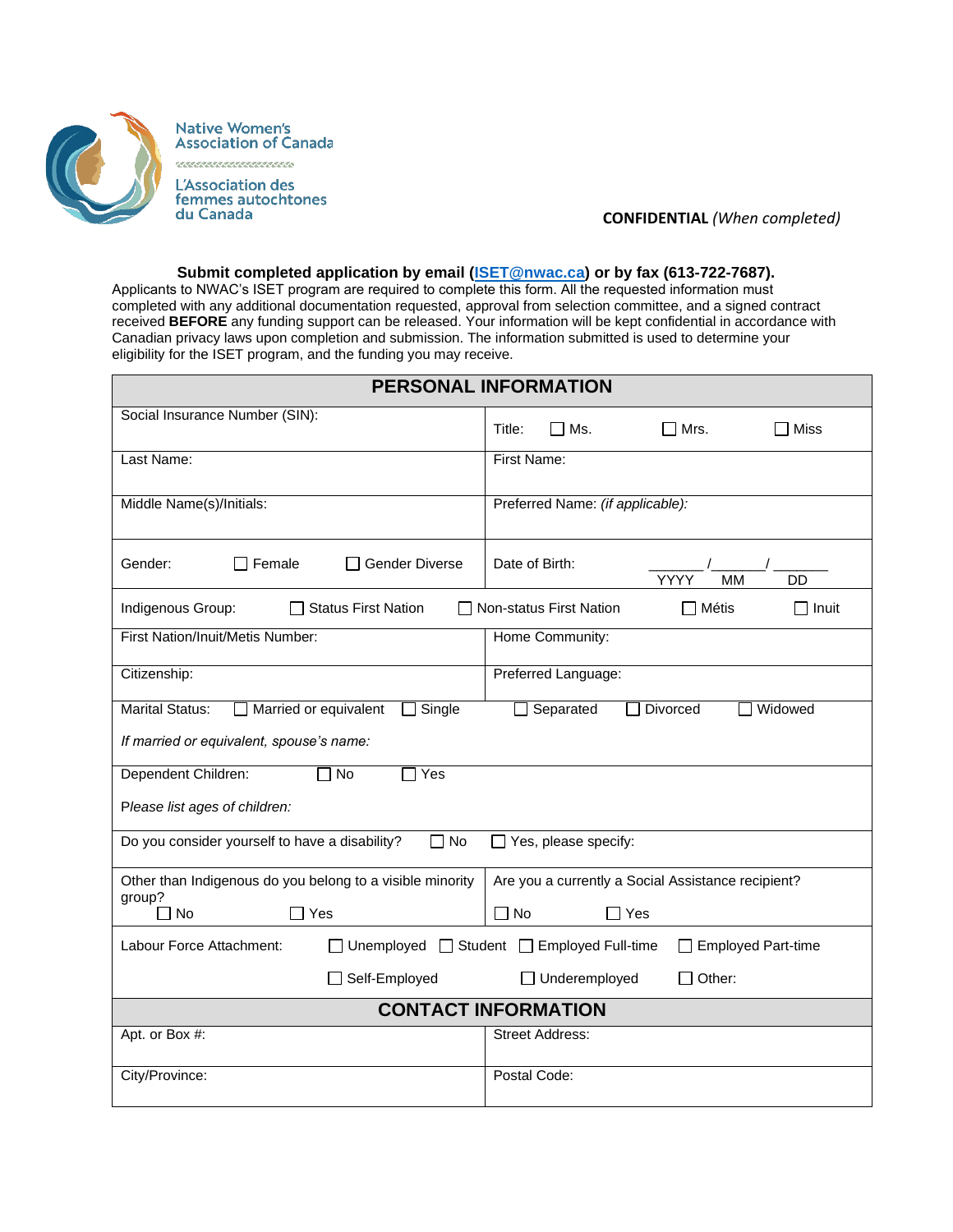| Other Address:                                                                                                           | <b>Mailing Address</b>                                                                     | Other Address, specify: |               |  |
|--------------------------------------------------------------------------------------------------------------------------|--------------------------------------------------------------------------------------------|-------------------------|---------------|--|
|                                                                                                                          |                                                                                            |                         |               |  |
|                                                                                                                          |                                                                                            |                         |               |  |
| Home Phone:                                                                                                              |                                                                                            | Cell Phone:             |               |  |
| Alternate Phone:                                                                                                         |                                                                                            | Email:                  |               |  |
|                                                                                                                          |                                                                                            |                         |               |  |
| <b>Emergency Contact Name:</b>                                                                                           |                                                                                            | Phone #:                | Relationship: |  |
|                                                                                                                          |                                                                                            | <b>BUDGET</b>           |               |  |
|                                                                                                                          |                                                                                            |                         |               |  |
|                                                                                                                          | Are you currently receiving any other funding sources (Band funding, student loans, etc.)? |                         |               |  |
|                                                                                                                          |                                                                                            |                         |               |  |
| $\square$ No<br>$\Box$ Yes, what program?                                                                                |                                                                                            |                         |               |  |
|                                                                                                                          |                                                                                            |                         |               |  |
|                                                                                                                          |                                                                                            |                         |               |  |
|                                                                                                                          | If married or equivalent, does your spouse have a monthly income?                          |                         |               |  |
| □ Yes, amount? \$<br>$\Box$ No                                                                                           |                                                                                            |                         |               |  |
|                                                                                                                          |                                                                                            |                         |               |  |
| Please list any other sources of income:                                                                                 |                                                                                            |                         |               |  |
| <b>Source</b>                                                                                                            | <b>Description</b>                                                                         |                         | <b>Amount</b> |  |
|                                                                                                                          |                                                                                            |                         |               |  |
|                                                                                                                          |                                                                                            |                         |               |  |
|                                                                                                                          |                                                                                            |                         |               |  |
|                                                                                                                          | Have you ever received funds from an NWAC Program?                                         |                         |               |  |
|                                                                                                                          |                                                                                            |                         |               |  |
| $\Box$ Yes, what program?<br>$\Box$ No                                                                                   |                                                                                            |                         |               |  |
|                                                                                                                          |                                                                                            | <b>EDUCATION LEVEL</b>  |               |  |
| Education: (Choose all that apply)                                                                                       |                                                                                            |                         |               |  |
| $\Box$ No formal education                                                                                               |                                                                                            |                         |               |  |
| □ Up to Grade 7-8 (Secondaire I-II) - Year completed: ________<br>Grade 9-10 (Secondaire. III) - Year completed: _______ |                                                                                            |                         |               |  |
| Grade 11-12 (Secondaire IV-V) - Year completed: _______                                                                  |                                                                                            |                         |               |  |
| Secondary School Diploma or GED - Year completed: ______                                                                 |                                                                                            |                         |               |  |
| Some post-secondary training - Year completed:<br>Apprenticeship/ trades certificate or diploma - Year completed:        |                                                                                            |                         |               |  |
| □ College, CEGEP, or other non-university certificate or diploma - Year completed:                                       |                                                                                            |                         |               |  |
| □ University certificate or diploma - Year completed:<br>□ University - Bachelor Degree - Year completed:                |                                                                                            |                         |               |  |
| □ University - Masters degree - Year completed:                                                                          |                                                                                            |                         |               |  |
| □ University - Doctorate - Year completed:                                                                               |                                                                                            |                         |               |  |
|                                                                                                                          |                                                                                            |                         |               |  |
| Province/Territory in which highest level of education & year attained:                                                  |                                                                                            |                         |               |  |
|                                                                                                                          |                                                                                            |                         |               |  |
|                                                                                                                          |                                                                                            |                         |               |  |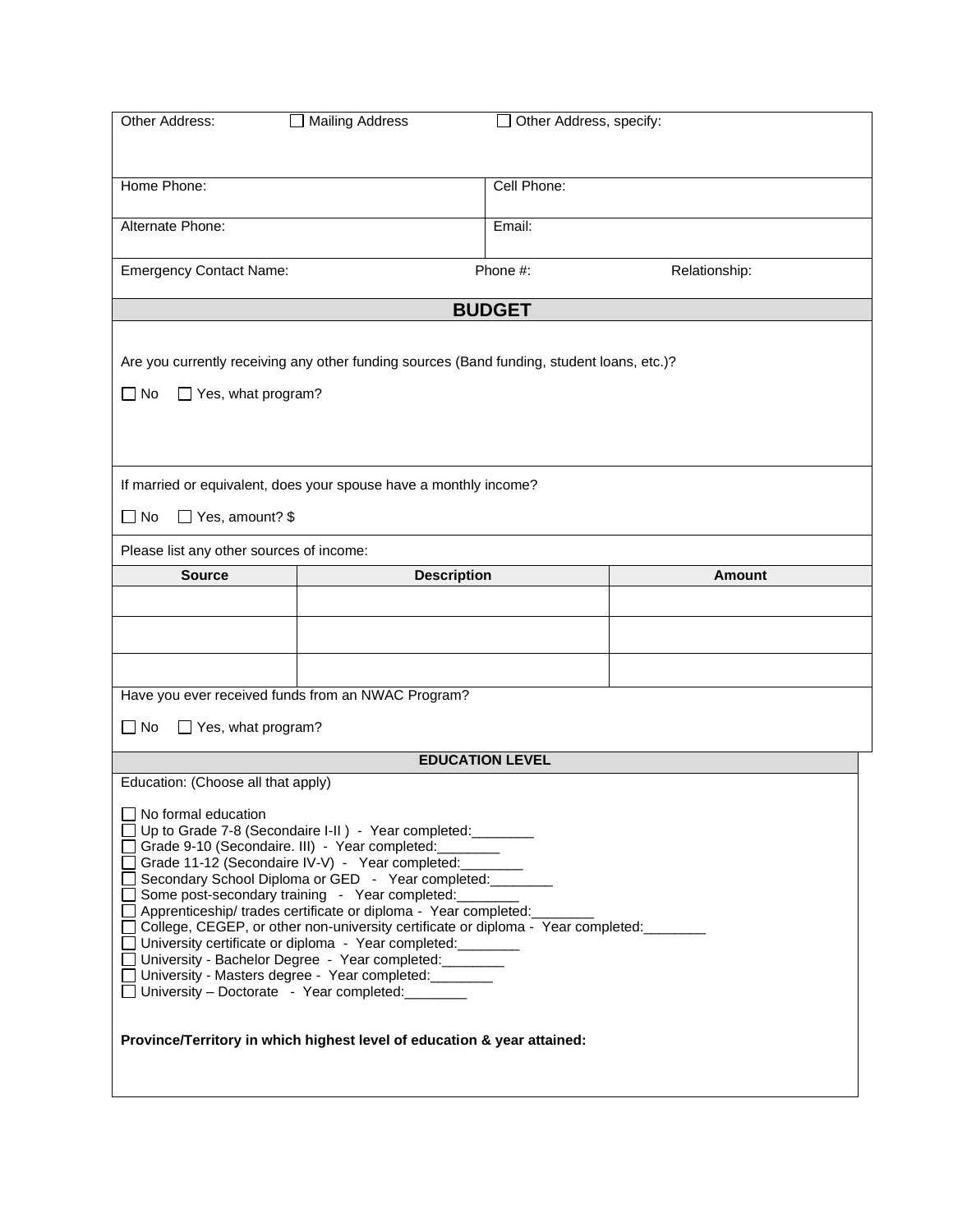| <b>EMPLOYMENT GOALS</b>                                                                                                                                                                                                |                            |  |
|------------------------------------------------------------------------------------------------------------------------------------------------------------------------------------------------------------------------|----------------------------|--|
| What are your short-term employment goals?                                                                                                                                                                             |                            |  |
|                                                                                                                                                                                                                        |                            |  |
|                                                                                                                                                                                                                        |                            |  |
|                                                                                                                                                                                                                        |                            |  |
| What are your long-term employment goals?                                                                                                                                                                              |                            |  |
|                                                                                                                                                                                                                        |                            |  |
|                                                                                                                                                                                                                        |                            |  |
|                                                                                                                                                                                                                        |                            |  |
| Are there employment opportunities in your area that match with your employment goals?                                                                                                                                 | Yes $\Box$ No              |  |
| Have your researched the career field you are interested in to know what is required?                                                                                                                                  | $\square$ Yes $\square$ No |  |
| What is your current employment barrier(s)? What do you think is stopping you from having a job now?                                                                                                                   |                            |  |
|                                                                                                                                                                                                                        |                            |  |
|                                                                                                                                                                                                                        |                            |  |
|                                                                                                                                                                                                                        |                            |  |
|                                                                                                                                                                                                                        |                            |  |
| What is required to reach your employment goals? List what you need to do to make your goals a reality.                                                                                                                |                            |  |
|                                                                                                                                                                                                                        |                            |  |
|                                                                                                                                                                                                                        |                            |  |
|                                                                                                                                                                                                                        |                            |  |
|                                                                                                                                                                                                                        |                            |  |
|                                                                                                                                                                                                                        |                            |  |
| If you have already identified a training program or employer please list the details (e.g. institution/employer, length of<br>training, start date/end date, expected outcome). Please attach your acceptance letter. |                            |  |
|                                                                                                                                                                                                                        |                            |  |
|                                                                                                                                                                                                                        |                            |  |
|                                                                                                                                                                                                                        |                            |  |
|                                                                                                                                                                                                                        |                            |  |
| What supports are you looking for? Please list all associated costs (e.g. tuition, books/materials, testing fees etc.).                                                                                                |                            |  |
|                                                                                                                                                                                                                        |                            |  |
|                                                                                                                                                                                                                        |                            |  |
|                                                                                                                                                                                                                        |                            |  |
|                                                                                                                                                                                                                        |                            |  |
| What supports do you currently have that will help you reach your employment goals? Do you have anyone or anything                                                                                                     |                            |  |
| that will motivate you or help you succeed (e.g. family, elder, counsellor, community organization)?                                                                                                                   |                            |  |
|                                                                                                                                                                                                                        |                            |  |
|                                                                                                                                                                                                                        |                            |  |
|                                                                                                                                                                                                                        |                            |  |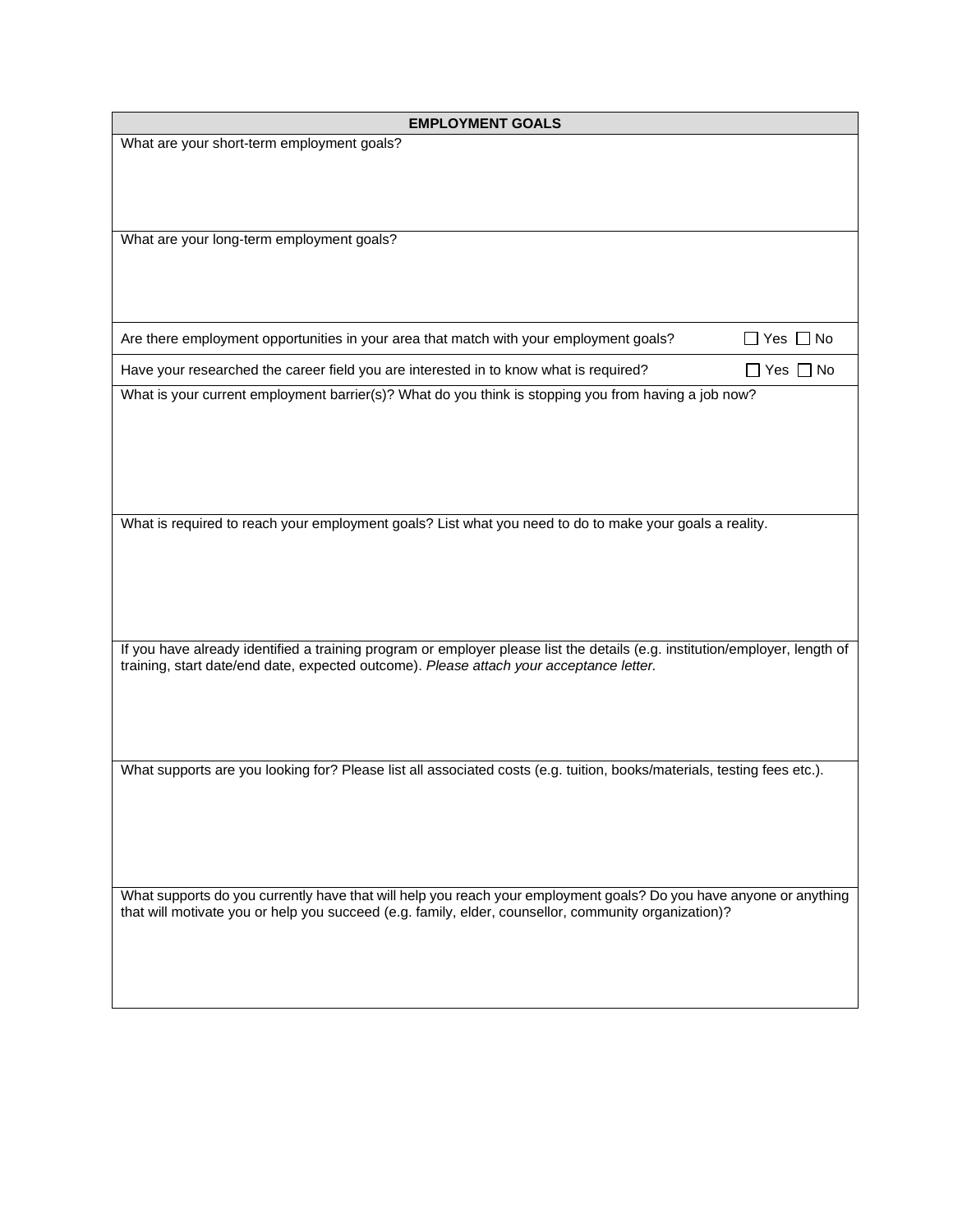## ISET Client Budget Sheet

| <b>Monthly Living Allowance Application</b>                                                                      |                |  |  |  |  |
|------------------------------------------------------------------------------------------------------------------|----------------|--|--|--|--|
| <b>Client Name:</b>                                                                                              |                |  |  |  |  |
| Location:                                                                                                        |                |  |  |  |  |
| <b>Budget Category</b>                                                                                           | <b>Expense</b> |  |  |  |  |
|                                                                                                                  |                |  |  |  |  |
| Rent                                                                                                             |                |  |  |  |  |
| <b>Mortgage Payment</b>                                                                                          |                |  |  |  |  |
| Electricity/Hydro/Water                                                                                          |                |  |  |  |  |
| <b>Telephone</b>                                                                                                 |                |  |  |  |  |
| <b>Internet</b>                                                                                                  |                |  |  |  |  |
| Food                                                                                                             |                |  |  |  |  |
| Transportation (bus, fuel, etc)                                                                                  |                |  |  |  |  |
| <b>Other (Please Specify)</b>                                                                                    |                |  |  |  |  |
| <b>Total Monthly Expenses (A)</b>                                                                                |                |  |  |  |  |
| Total Monthly Income (Please include spousal income) (B)                                                         |                |  |  |  |  |
| <b>Monthly Balance (B minus A)</b>                                                                               |                |  |  |  |  |
| Childcare Expenses: Yes____ No_____<br>Amount:                                                                   |                |  |  |  |  |
| Number of Children: ________ Ages: ____ ____ ____ ____                                                           |                |  |  |  |  |
| Are you willing to relocate, if required for training? $\Box$ No<br>$\exists$ Yes, where?                        |                |  |  |  |  |
| Are you willing to relocate, if required for employment?<br>$\Box$ Yes, where?<br>No<br>$\overline{\phantom{a}}$ |                |  |  |  |  |
| $\Box$ No<br>$\Box$ Yes<br>Childcare need: (Is childcare being requested)                                        |                |  |  |  |  |
| Childcare Funded:<br>$\Box$ Not applicable<br>EI/CRF<br>Provincial funding/subsidy                               |                |  |  |  |  |
| $\Box$ FNICCI<br>Daycare not available<br>(Support currently received)<br>No funding received                    |                |  |  |  |  |
| Self-funded<br>$\Box$ Assisted by family                                                                         |                |  |  |  |  |
|                                                                                                                  |                |  |  |  |  |